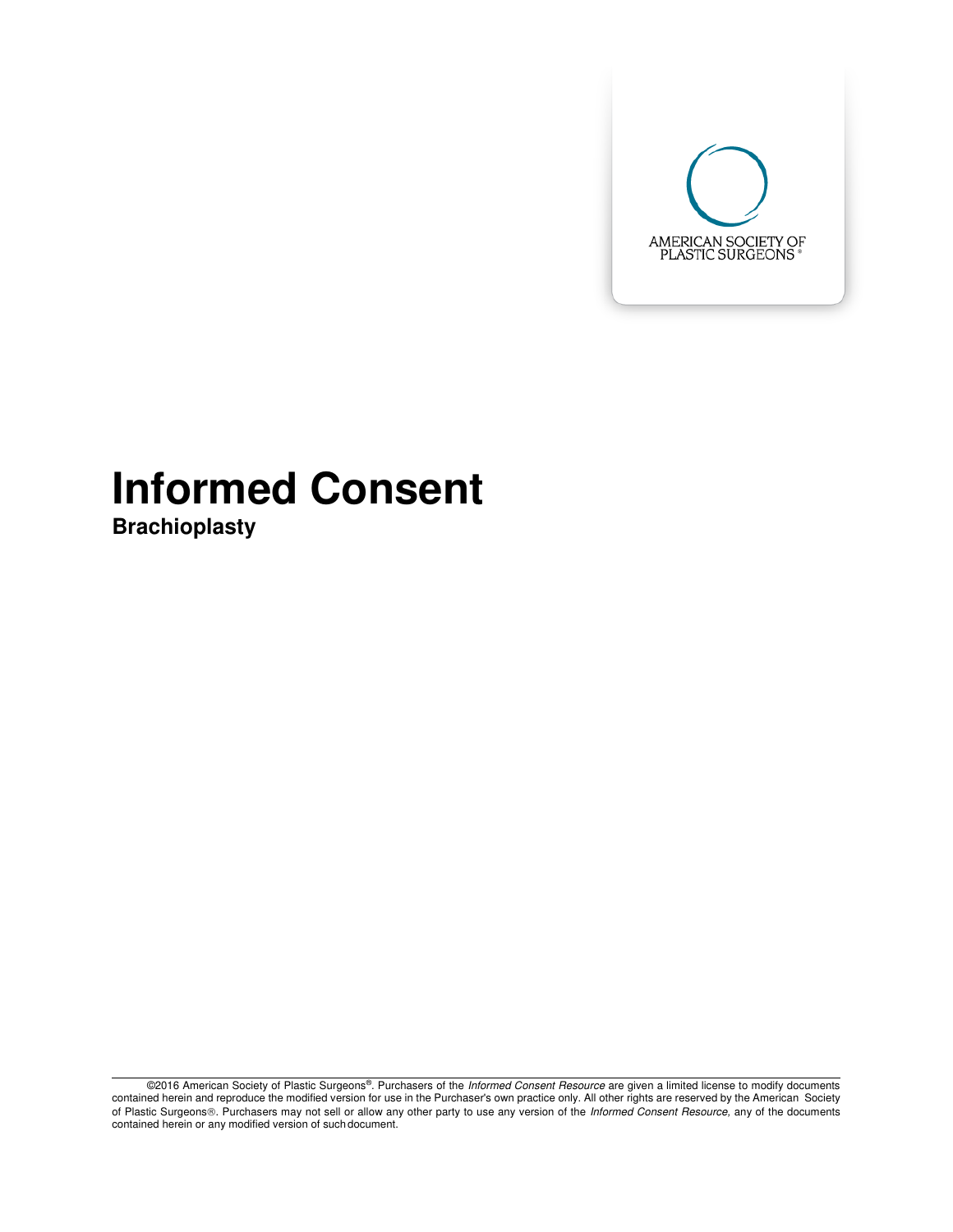# **INSTRUCTIONS**

This is an informed-consent document that has been prepared to help inform you about brachioplasty surgery, its risks, as well as alternative treatment(s).

It is important that you read this information carefully and completely. Please initial each page, indicating that you have read the page and sign the consent for surgery as proposed by your plastic surgeon and agreed upon by you.

## **GENERAL INFORMATION**

Brachioplasty (Arm Lift) is a surgical procedure that is used to help remove the excess skin and fatty tissue from the axilla and upper arm. Brachioplasty is not a surgical treatment for being overweight. Obese individuals who intend to lose weight should postpone all forms of body-contouring surgery until they have reached a stable weight.

There are a variety of different techniques used by plastic surgeons for brachioplasty. Brachioplasty can be combined with other forms of body-contouring surgery, including suction-assisted lipectomy, or other elective surgeries.

# **ALTERNATIVE TREATMENTS**

Brachioplasty is an elective surgical operation. Alternative forms of management consist of not treating the areas of loose skin and fatty deposits with surgery. Liposuction surgery may be a surgical alternative to brachioplasty if there is good skin tone and localized fatty deposits in an individual of normal weight. Diet and exercise regimens may be of benefit in the overall reduction of excess body fat. Risks and potential complications are also associated with alternative surgical forms of treatment.

## **INHERENT RISKS OF BRACHIOPLASTY SURGERY**

Every surgical procedure involves a certain amount of risk and it is important that you understand these risks and the possible complications associated with them. In addition, every procedure has limitations. An individual's choice to undergo a surgical procedure is based on the comparison of the risk to potential benefit. Although the majority of patients do not experience these complications, you should discuss each of them with your plastic surgeon to make sure you understand all possible consequences of brachioplasty.

# **SPECIFIC RISKS OF BRACHIOPLASTY SURGERY**

#### **Change in Sensation:**

It is common to experience diminished (or loss of) skin sensation in areas that have had surgery (upper arm, armpit). It is rare to experience permanent changes in sensation in the hands and forearms after brachioplasty, but it is possible. Diminished (or complete loss of) skin sensation may not totally resolve after brachioplasty. There is a small risk of motor nerve injury which may result in impairment of upper extremity/hand function.

#### **Skin Discoloration/Swelling:**

Bruising and swelling normally occurs following brachioplasty. The skin in or near the surgical site can appear either lighter or darker than surrounding skin. Although uncommon, swelling (including the forearms and hands) and skin discoloration may persist for long periods of time and, in rare situations, may be permanent.

# **Sensation of Arm Tightness:**

After lifting the arm skin, there can be a sensation of the arm and/or armpit skin being tight. There could potentially be loss of range of motion of the shoulder. Usually this subsides over time. Additional surgery may be required to correct this problem.

**Page 1 of 11 Patient Initials COVID-2016** American Society of Plastic Surgeons® This form is for reference purposes only. It is a general guideline and not a statement of standard of care. Rather, this form should be edited and amended to reflect policy requirements of your practice site(s), CMS and Joint Commission requirements, if applicable, and legal requirements of your individual states. The ASPS does not certify that this form, or any modified version of this form, meets the requirements to obtain informed consent for this particular procedure in the jurisdiction of your practice.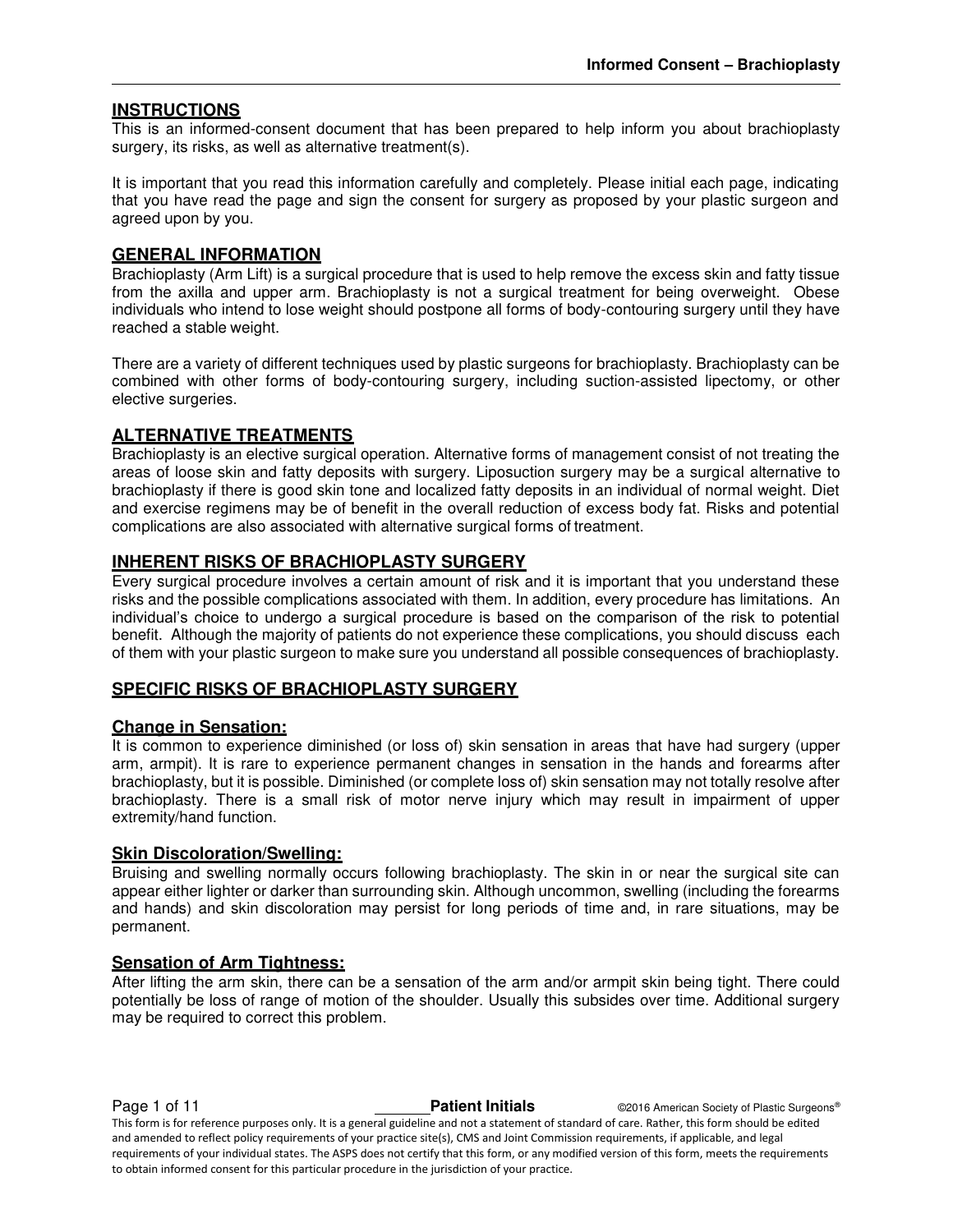# **Pain:**

You will experience pain after your surgery. Pain of varying intensity and duration may occur and persist after brachioplasty surgery. Chronic pain may occur very infrequently from nerves becoming trapped in scar tissue (neuromas) or be due to decreased mobility of scarred skin.

# **Delayed Healing**:

Wound disruption or delayed wound healing is possible. Some areas of skin may die or slough. This may require frequent dressing changes or further surgery to remove the non-healed tissue. Individuals who have decreased blood supply to tissue from past surgery or radiation therapy may be at increased risk for wound healing and poor surgical outcome. Smokers have a greater risk of skin loss and wound healing complications.

## **Scars**:

All surgery leaves scars, some more visible than others. Although good wound healing after a surgical procedure is expected, this surgery will result in long, prominent scars that are permanent. Abnormal scars may occur within the skin and deeper tissues. Scars may be unattractive and of different color than the surrounding skin tone. Scar appearance may also vary within the same scar. Scars may be asymmetrical (appear different on the right and left side of the body). There is the possibility of visible marks in the skin from sutures. These scars may become raised, red, or discolored in the first few weeks/months, but usually settle down over time. However, some patients are prone to "hypertrophic" or "keloid" scars i.e. prominent, raised, red scars that do not settle. Further treatments with medications and/or surgery may be required.

## **Seromas (Fluid Collection):**

Infrequently, fluid may accumulate between the skin and the underlying tissues following surgery, trauma or vigorous exercise. Should this problem occur, it may require additional procedures for drainage of fluid. To help prevent this, surgical drains are usually employed.

# **Use of Drains:**

During your surgery, your doctor may find it necessary to place a drain(s). A drain is a small tube that drains fluid out from the area that was operated on. You will be instructed on the use of your drain. Placement of the drain may require a small separate incision. The drain will be removed when your doctor feels it is no longer necessary. The drain site may be closed at the time of drain removal. Closing the drain site may require special surgical tape or sometimes a suture. Your doctor may leave the site open to drain any residual fluid under the wound.

#### **Re-Loosening of Skin:**

Almost all patients who have this procedure will notice re-loosening of the skin over time. This occurs due to the body's inherent response to stretch. Patients who have lost massive amounts of weight are prone to this phenomenon. No matter how tight the surgeon makes your skin at the time of surgery, it will re- loosen with time to a certain degree. Everyone loosens to a different degree.

#### **Asymmetry:**

Symmetrical body appearance may not result after surgery. Factors such as skin tone, fatty deposits, skeletal prominence, and muscle tone may contribute to normal asymmetry in body features. Most patients have differences between the right and left side of their bodies before any surgery is performed. Additional surgery may be necessary to attempt to diminish asymmetry.

# **Persistent Swelling (Lymphedema):**

Persistent swelling can occur following surgery.

**Page 2 of 11 Patient Initials CONFIDENT CONSUMINGLY American Society of Plastic Surgeons<sup>®</sup>** This form is for reference purposes only. It is a general guideline and not a statement of standard of care. Rather, this form should be edited and amended to reflect policy requirements of your practice site(s), CMS and Joint Commission requirements, if applicable, and legal requirements of your individual states. The ASPS does not certify that this form, or any modified version of this form, meets the requirements to obtain informed consent for this particular procedure in the jurisdiction of your practice.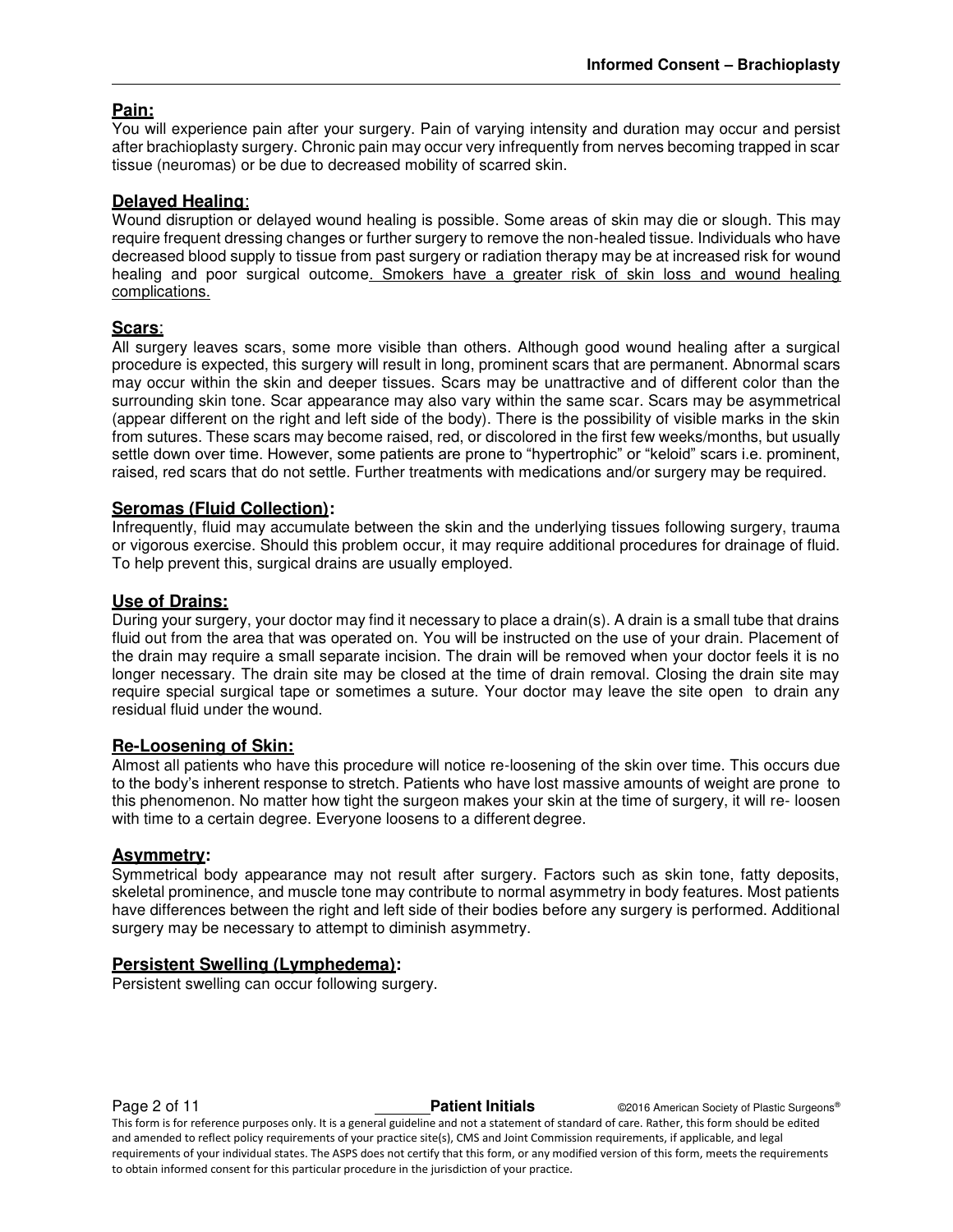# **GENERAL RISKS OF SURGERY**

#### **Healing Issues:**

Certain medical conditions, dietary supplements and medications may delay and interfere with healing. Patients with massive weight loss may have a healing delay that could result in the incisions coming apart, infection, and tissue changes resulting in the need for additional medical care, surgery, and prolonged hospitalizations. Patients with diabetes or those taking medications such as steroids on an extended basis may have prolonged healing issues. Smoking will cause a delay in the healing process, often resulting in the need for additional surgery. There are general risks associated with healing such as swelling, bleeding, possibility of additional surgery, prolonged recovery, color changes, shape changes, infection, not meeting patient goals and expectations, and added expense to the patient. There may also be a longer recovery due to the length of surgery and anesthesia. Patients with significant skin laxity (like in brachioplasty surgery) will continue to have the same lax skin after surgery. The quality or elasticity of skin will not change and recurrence of skin looseness will occur at some time in the future, quicker for some than others. There are nerve endings that may become involved with healing scars from surgery. While there may not be a major nerve injury, the small nerve endings during the healing period may become too active producing a painful or oversensitive area due to the small sensory nerve involved with scar tissue. Often, massage and early non-surgical intervention resolves this. It is important to discuss post-surgical pain with your surgeon.

#### **Bleeding:**

It is possible, though unusual, to experience a bleeding episode during or after surgery. Should postoperative bleeding occur, it may require emergency treatment to drain accumulated blood or you may require a blood transfusion, though such occurrences are rare. The collection of blood that can occur under your skin following surgery is referred to as a hematoma. Increased activity too soon after surgery can lead to increased chance of bleeding and additional surgery. It is important to follow postoperative instructions and limit exercise and strenuous activity for the instructed time. Non-prescription "herbs" and dietary supplements can increase the risk of surgical bleeding. Hematoma can occur at any time, usually in the first three weeks following injury to the operative area. If blood transfusions are necessary to treat blood loss, there is the risk of blood-related infections such as hepatitis and HIV (AIDS). Your surgeon may provide medications after your surgery to prevent blood clots. Medications that are used to prevent blood clots in veins can produce bleeding and decreased blood platelets.

#### **Infection:**

Infection, although uncommon, can occur after surgery. Should an infection occur, additional treatment including antibiotics, hospitalization, or additional surgery may be necessary. It is important to tell your surgeon of any other infections, such as a history of MRSA infections, an open wound, recent upper respiratory infection/ pneumonia, ingrown toenail, insect bite, tooth abscess, or urinary tract infection. Infections in other parts of the body, may lead to an infection in the operated area. Post-operative infections often result in more extensive scarring and predispose to revision surgery.

#### **Scarring:**

All surgery leaves scars, some more visible than others. Although good wound healing after a surgical procedure is expected, abnormal scars may occur within the skin and deeper tissues. Scars may be unattractive and of a different color than the surrounding skin tone. Scar appearance may also vary within the same scar. Scars may be asymmetrical (appear different on the right and left side of the body). There is the possibility of visible marks in the skin from sutures. These scars may become raised, red, or discolored in the first few weeks – months, but usually settle down over time. However, some patients are prone to "hypertrophic" or "keloid" scars i.e. prominent, raised, red scars that do not settle. Further treatments with medications and/or surgery may be required.

#### **Firmness:**

Excessive firmness can occur after surgery due to internal scarring. The occurrence of this is not predictable. Additional treatment including surgery may be necessary.

**Page 3 of 11 Patient Initials CONFIDENT CONFIDENT CONFIDENT CONFIDENT** CONFIDENT CONFIDENT CONFIDENT CONFIDENT CONFIDENT CONFIDENT CONFIDENT CONFIDENT CONFIDENT CONFIDENT CONFIDENT CONFIDENTIAL CONFIDENT CONFIDENTIAL This form is for reference purposes only. It is a general guideline and not a statement of standard of care. Rather, this form should be edited and amended to reflect policy requirements of your practice site(s), CMS and Joint Commission requirements, if applicable, and legal requirements of your individual states. The ASPS does not certify that this form, or any modified version of this form, meets the requirements to obtain informed consent for this particular procedure in the jurisdiction of your practice.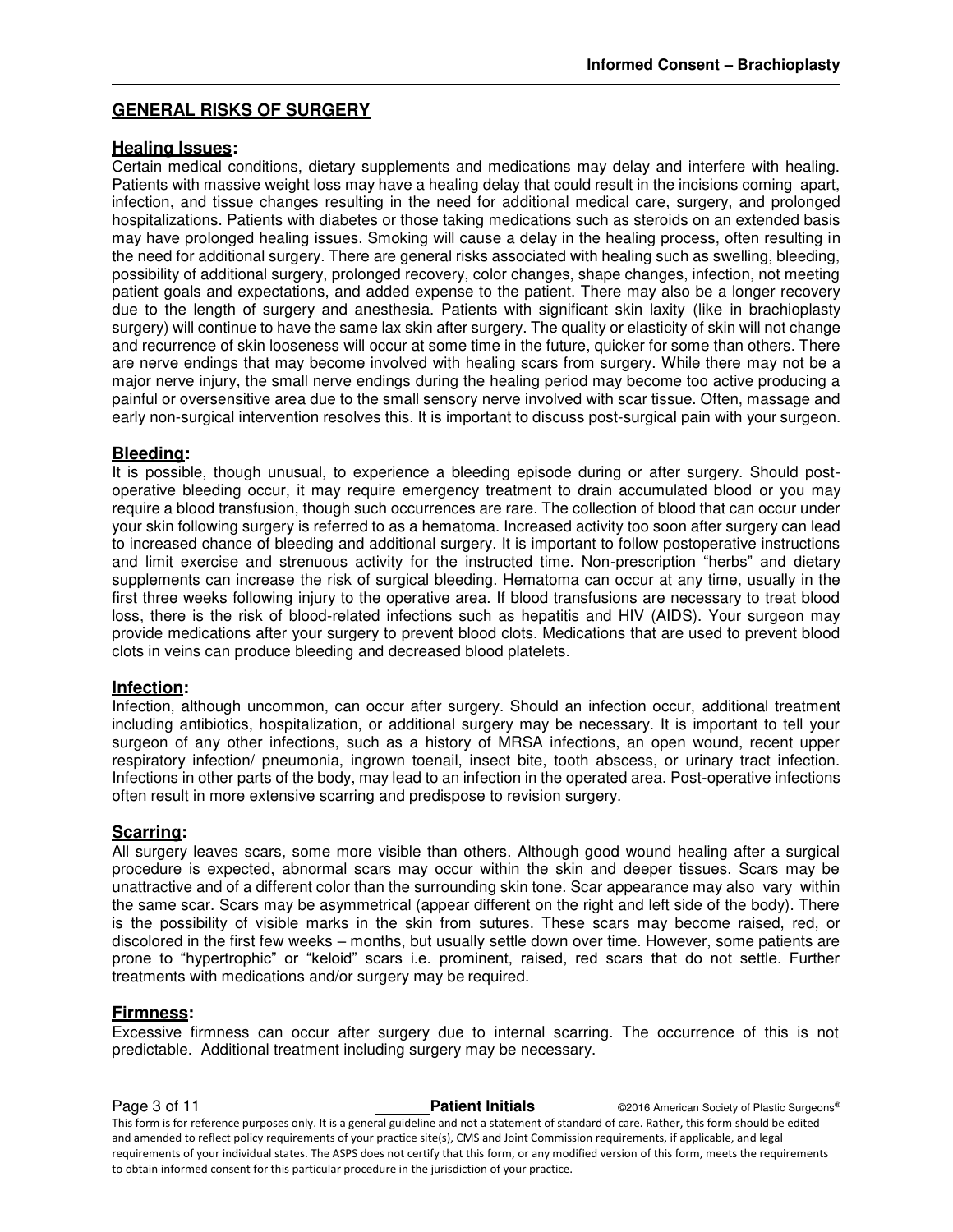# **Skin Sensitivity:**

Itching, tenderness, or exaggerated responses to hot or cold temperatures may occur after surgery. Usually this resolves during healing, but in rare situations it may be chronic.

## **Major Wound Separation:**

Wounds may separate after surgery. Should this occur, additional treatment including surgery may be necessary.

#### **Sutures:**

Most surgical techniques use deep sutures. You may notice these sutures after your surgery. Sutures may spontaneously poke through the skin, become visible or produce irritation that requires suture removal.

## **Damage to Deeper Structures:**

There is the potential for injury to deeper structures including nerves, blood vessels, lymphatics, muscles, and lungs (pneumothorax) during any surgical procedure. The potential for this to occur varies according to the type of procedure being performed. Injury to deeper structures may be temporary or permanent.

## **Fat Necrosis:**

Fatty tissue found deep in the skin might die. This may produce areas of firmness within the skin. Additional surgery to remove areas of fat necrosis may be necessary. There is the possibility of contour irregularities in the skin that may result from fat necrosis.

#### **Surgical Anesthesia:**

Both local and general anesthesia involves risk. There is the possibility of complications, injury, and even death from all forms of surgical anesthesia or sedation.

## **Shock:**

In rare circumstances, your surgical procedure can cause severe trauma, particularly when multiple or extensive procedures are performed. Although serious complications are infrequent, infections or excessive fluid loss can lead to severe illness and even death. If surgical shock occurs, hospitalization and additional treatment would be necessary.

# **Pain:**

You will experience pain after your surgery. Pain of varying intensity and duration may occur and persist after surgery. If you are a chronic pain patient followed by a Pain Therapy Practitioner, you may be asked to see this practitioner pre operatively to assist you in the management of your pain disorder in the postoperative period. Chronic pain may occur very infrequently from nerves becoming trapped in scar tissue or due to tissue stretching.

There are nerve endings that may become involved with healing scars from surgery. While there may not be a major nerve injury, the small nerve endings during the healing period may become too active producing a painful or oversensitive area due to the small sensory nerve involved with scar tissue. Often, massage and early non-surgical intervention resolves this. It is important to discuss post-surgical pain with your surgeon.

# **Cardiac and Pulmonary Complications:**

Pulmonary complications may occur secondarily to blood clots (pulmonary emboli), fat deposits (fat emboli), pneumonia, or partial collapse of the lungs after general anesthesia. Pulmonary emboli can be lifethreatening or fatal in some circumstances. Inactivity and other conditions may increase the incidence of blood clots traveling to the lungs causing a major blood clot that may result in death. It is important to discuss with your physician any past history of swelling in your legs or blood clots that may contribute to this condition. Cardiac complications are a risk with any surgery and anesthesia, even in

**Page 4 of 11 Patient Initials COVID-2016** American Society of Plastic Surgeons® This form is for reference purposes only. It is a general guideline and not a statement of standard of care. Rather, this form should be edited and amended to reflect policy requirements of your practice site(s), CMS and Joint Commission requirements, if applicable, and legal requirements of your individual states. The ASPS does not certify that this form, or any modified version of this form, meets the requirements to obtain informed consent for this particular procedure in the jurisdiction of your practice.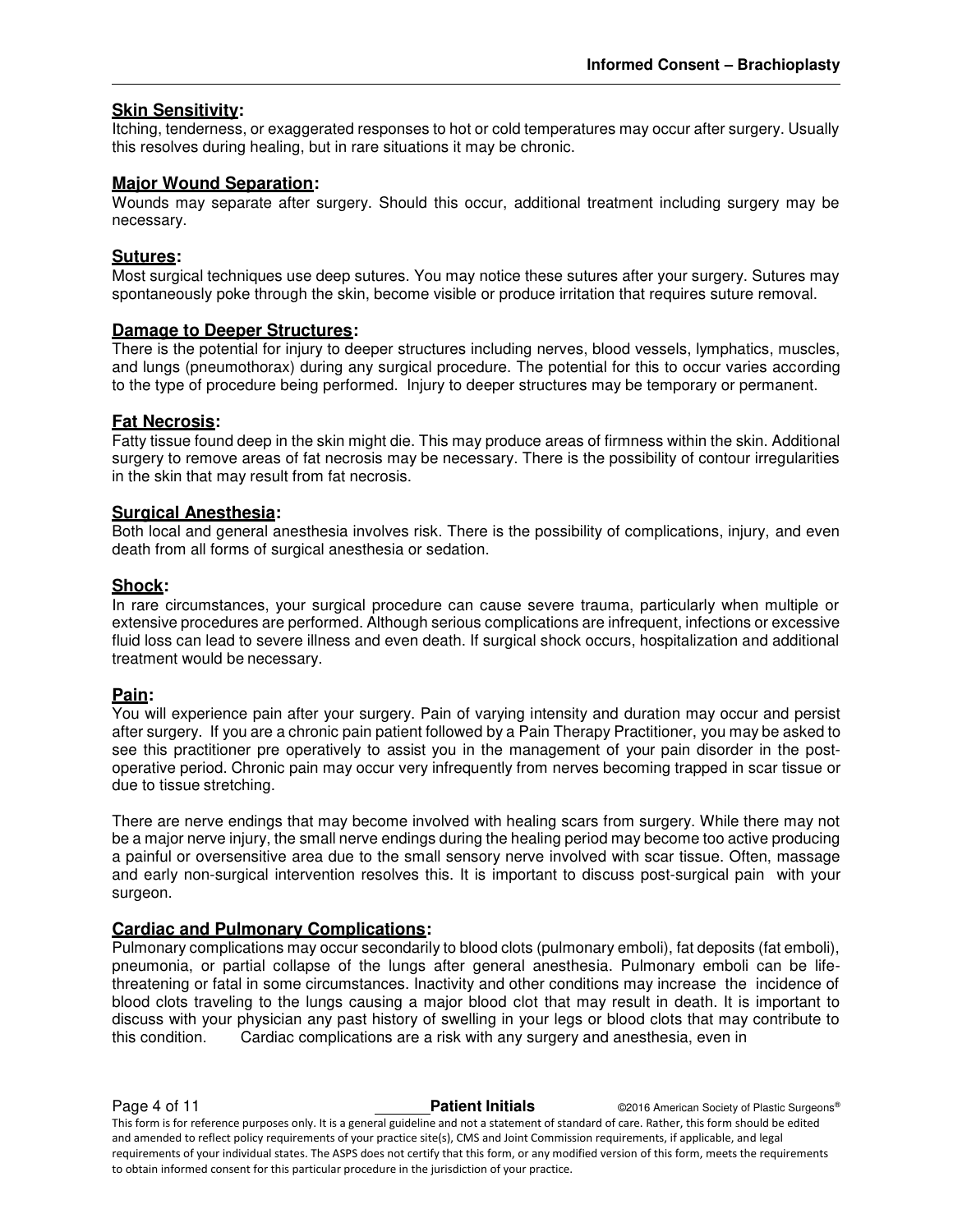patients without symptoms. If you experience shortness of breath, chest pains, or unusual heart beats, seek medical attention immediately. Should any of these complications occur, you may require hospitalization and additional treatment.

# **Venous Thrombosis (Clot) and Sequelae:**

Thrombosed veins, which resemble cords, occasionally develop in the area of the breast or around IV sites, and usually resolve without medical or surgical treatment. It is important to discuss with your surgeon any birth control pills you are taking. Certain high estrogen pills may increase your risk of thrombosed veins, personal history of bleeding and clotting problems may also increase your risk of thrombosed veins.

# **Allergic Reactions:**

In rare cases, local allergies to tape, suture material and glues, blood products, topical preparations or injected agents have been reported. Serious systemic reactions including shock (anaphylaxis) may occur in response to drugs used during surgery and prescription medicines. Allergic reactions may require additional treatment. It is important to notify your physician of any previous allergic reactions.

## **Drug Reactions:**

Unexpected drug allergies, lack of proper response to medication, or illness caused by the prescribed drug are possibilities. It is important for you to inform your physician of any problems you have had with any medication or allergies to medication, prescribed or over the counter, as well as medications you now regularly take. Provide your surgeon with a list of medications and supplements you are currently taking.

#### **Surgical Wetting Solutions:**

There is the possibility that large volumes of fluid containing dilute local anesthetic drugs and epinephrine that is injected into fatty deposits during surgery may contribute to fluid overload or systemic reaction to these medications. Additional treatment including hospitalization may be necessary.

# **Fat/Air Embolism:**

In rare cases, fat particles or air can enter the vascular system and can travel to the heart, lungs or brain. This can result in significant complications including death.

# **Unsatisfactory Result:**

Although good results are expected, there is no guarantee or warranty expressed or implied, on the results that may be obtained. The body is not symmetric and almost everyone has some degree of unevenness which may not be recognized in advance. One side of the face may be slightly larger, one side of the face droopier. The breast and trunk area exhibits the same possibilities. Many of such issues cannot be fully corrected with surgery. The more realistic your expectations as to results, the better your results will appear to you. Some patients never achieve their desired goals or results, at no fault of the surgeon or surgery. You may be disappointed with the results of surgery. Asymmetry, unanticipated shape and size, loss of function, wound disruption, poor healing, and loss of sensation may occur after surgery. Size may be incorrect. Unsatisfactory surgical scar location or appearance may occur. It may be necessary to perform additional surgery to improve your results. Unsatisfactory results may NOT improve with each additional treatment.

# **ADDITIONAL ADVISORIES**

#### **Medications and Herbal Dietary Supplements:**

There are potential adverse reactions that occur as the result of taking over-the-counter, herbal, and/or prescription medications. Aspirin and medications that contain aspirin interfere with forming blood clots, and therefore may contribute to more bleeding issues. If you have a medical condition (such as heart arrhythmia, heart stent, blood vessels with blockages, or blood clots) and are taking medications to thin your blood and prevent clotting such as Plavix, Warfarin, Coumadin, Xarelto, Effient or Pradaxa, discuss

**Page 5 of 11 Patient Initials CONFIDENT CONFIDENT CONFIDENT CONFIDENT** CONFIDENT CONFIDENT CONFIDENT CONFIDENT CONFIDENT CONFIDENT CONFIDENT CONFIDENT CONFIDENT CONFIDENT CONFIDENT CONFIDENTIAL CONFIDENT CONFIDENTIAL This form is for reference purposes only. It is a general guideline and not a statement of standard of care. Rather, this form should be edited and amended to reflect policy requirements of your practice site(s), CMS and Joint Commission requirements, if applicable, and legal requirements of your individual states. The ASPS does not certify that this form, or any modified version of this form, meets the requirements to obtain informed consent for this particular procedure in the jurisdiction of your practice.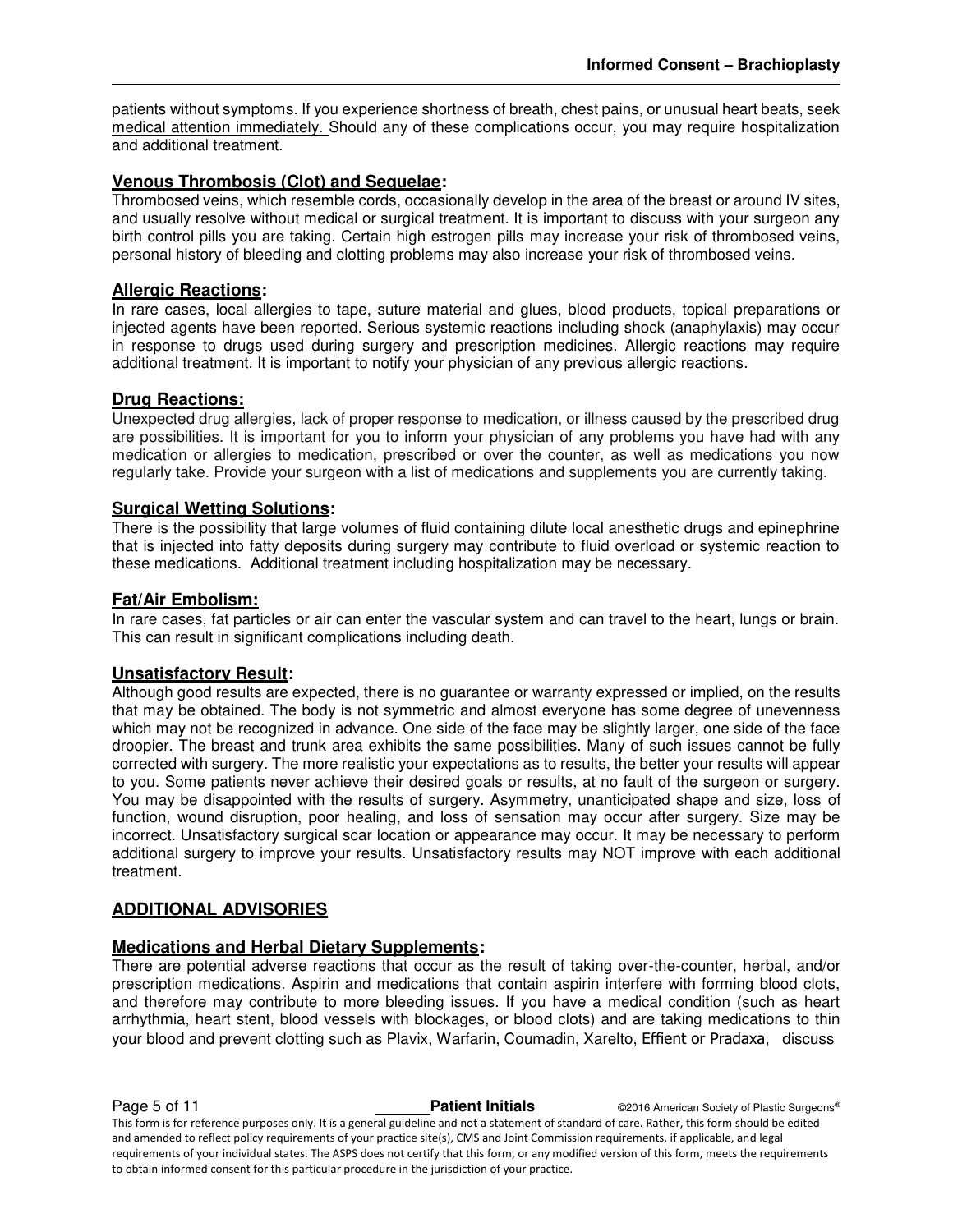management of these medications around the time of surgery with your plastic surgeon. Your plastic surgeon may sometimes coordinate a plan for these medications with the doctor that prescribed them for your medical condition. If you have been prescribed drugs for a medical condition, do not stop them without discussing it first with your plastic surgeon. Stopping these medications abruptly may result in a heart attack, stroke, or death. Be sure to check with your physician about any drug interactions that may exist with medications which you are already taking. If you have an adverse reaction, stop the drugs immediately and call your plastic surgeon for further instructions. If the reaction is severe, go immediately to the nearest emergency room.

When taking the prescribed pain medications after surgery, realize that they can affect your thought process and coordination. Do not drive, do not operate complex equipment, do not make any important decisions and do not drink any alcohol while taking these medications. Be sure to take your prescribed medication only as directed.

#### **Sun Exposure – Direct or Tanning Salon:**

The effects of the sun are damaging to the skin. Exposing the treated areas to sun may result in increased scarring, color changes, and poor healing. Patients who tan, either outdoors or in a salon, should inform their surgeon and either delay treatment, or avoid tanning until the surgeon says it is safe to resume. The damaging effect of sun exposure occurs even with the use sun block or clothing coverage.

## **Travel Plans:**

Any surgery holds the risk of complications that may delay healing and your return to normal life. Please let the surgeon know of any travel plans, important commitments already scheduled or planned, or time demands that are important to you, so that appropriate timing of surgery can occur. There are no guarantees that you will be able to resume all activities in the desired time frame. Allow at least 10-14 days to travel via airplane. Medications may be required should you have a long flight/ trip to prevent DVT/ PE in the immediate post-operative period.

#### **Long-Term Results:**

Subsequent alterations in the appearance of your body may occur as the result of aging, sun exposure, weight loss, weight gain, pregnancy, menopause or other circumstances not related to your surgery.

#### **Interference with Sentinel Lymph Node Mapping Procedures:**

Breast surgery procedures that involve cutting through breast tissue, similar to a breast biopsy, can potentially interfere with diagnostic procedures to determine lymph node drainage of breast tissue to stage breast cancer.

#### **Body-Piercing:**

Individuals who currently wear body-piercing jewelry in the surgical region are advised that an infection could develop from this activity. Body-piercing jewelry should be removed prior to your surgical procedure.

#### **Nails:**

To determine your vitals status during surgery your anesthesia provider may require access to your finger nails for monitoring. Make sure to have at least two finger nails free of nail polish or acrylic nails on the date of your surgery.

## **Jewelry:**

Jewelry should not be brought with you at the time of your surgical procedure. Items such as earrings, wedding rings, necklaces, etc. should be removed and placed in a safe place. Do not bring your jewelry with you for your surgery.

**Page 6 of 11 Patient Initials Patient Initials C2016 American Society of Plastic Surgeons®** This form is for reference purposes only. It is a general guideline and not a statement of standard of care. Rather, this form should be edited and amended to reflect policy requirements of your practice site(s), CMS and Joint Commission requirements, if applicable, and legal requirements of your individual states. The ASPS does not certify that this form, or any modified version of this form, meets the requirements to obtain informed consent for this particular procedure in the jurisdiction of your practice.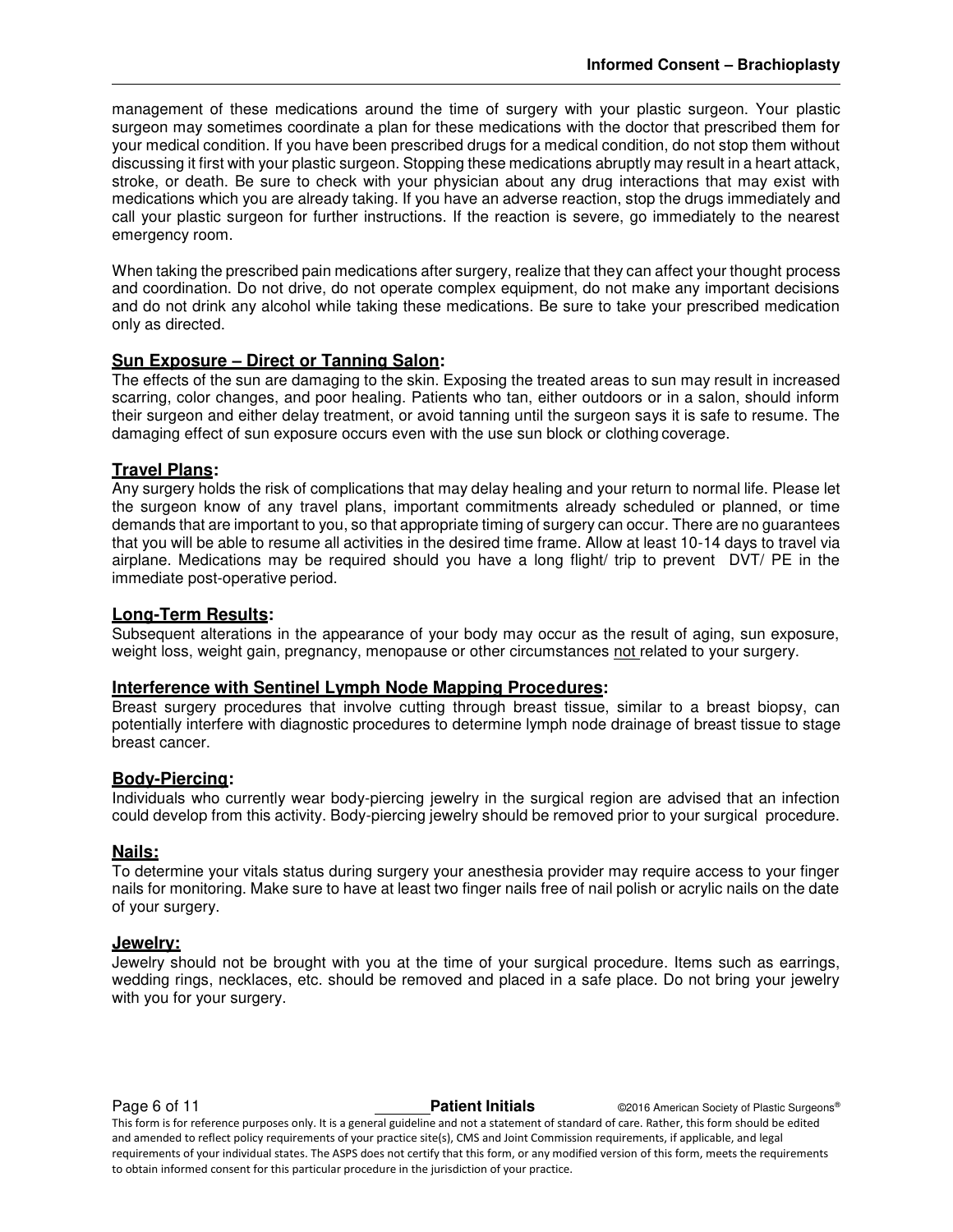# **Future Pregnancy and Breast Feeding:**

This surgery is not known to interfere with pregnancy. If you are planning a pregnancy, your breast skin may stretch and offset the results of surgery. You may have more difficulty breast feeding after this operation.

## **Female Patient Information:**

It is important to inform your plastic surgeon if you use birth control pills, estrogen replacement, or if you suspect you may be pregnant. Many medications including antibiotics may neutralize the preventive effect of birth control pills, allowing for conception and pregnancy.

## **Intimate Relations After Surgery:**

Surgery involves coagulating of blood vessels and increased activity of any kind may open these vessels leading to a bleed, or hematoma. Activity that increases your pulse or heart rate may cause additional bruising, swelling, and the need for return to surgery to control bleeding. It is wise to refrain from intimate physical activities until your physician states it is safe.

# **Mental Health Disorders and Elective Surgery:**

It is important that all patients seeking to undergo elective surgery have realistic expectations that focus on improvement rather than perfection. Complications or less than satisfactory results are sometimes unavoidable, may require additional surgery and often are stressful. Please openly discuss with your surgeon, prior to surgery, any history that you may have of significant emotional depression or mental health disorders. Although many individuals may benefit psychologically from the results of elective surgery, effects on mental health cannot be accurately predicted.

# **ADDITIONAL SURGERY NECESSARY (Re-Operations)**

There are many variable conditions that may influence the long-term result of surgery. It is unknown how your tissue may respond or how wound healing will occur after surgery. Secondary surgery may be necessary to perform additional tightening or repositioning of body structures. Should complications occur, additional surgery or other treatments may be necessary. Even though risks and complications occur infrequently, the risks cited are associated with this surgery. Other complications and risks can occur but are less common. The practice of medicine and surgery is not an exact science. Although good results are expected, there is no guarantee or warranty expressed or implied, on the results that may be obtained. In some situations, it may not be possible to achieve optimal results with a single surgical procedure. You and your surgeon will discuss the options available should additional surgery be advised. There may be additional costs and expenses for such additional procedures, including surgical fees, facility and anesthesia fees, pathology and lab testing.

# **PATIENT COMPLIANCE**

Follow all physician instructions carefully; this is essential for the success of your outcome. It is important that the surgical incisions are not subjected to excessive force, swelling, abrasion, or motion during the time of healing. Personal and vocational activity needs to be restricted. Protective dressings and drains should not be removed unless instructed by your plastic surgeon. Successful post-operative function depends on both surgery and subsequent care. Physical activity that increases your pulse or heart rate may cause bruising, swelling, fluid accumulation and the need for return to surgery. It is important that you participate in follow-up care, return for aftercare, and promote your recovery after surgery.

# **ATTESTATIONS**

# **Smoking, Second-Hand Smoke Exposure, Nicotine Products (Patch, Gum, Nasal Spray):**

Patients who are currently smoking or use tobacco or nicotine products (patch, gum, or nasal spray) are at a greater risk for significant surgical complications of skin loss and delayed healing and additional scarring. Individuals exposed to second-hand smoke are also at potential risk for similar complications attributable to nicotine exposure. Additionally, smoking may have a significant negative effect on

**Page 7 of 11 Patient Initials COVID-2016** American Society of Plastic Surgeons<sup>®</sup> This form is for reference purposes only. It is a general guideline and not a statement of standard of care. Rather, this form should be edited and amended to reflect policy requirements of your practice site(s), CMS and Joint Commission requirements, if applicable, and legal requirements of your individual states. The ASPS does not certify that this form, or any modified version of this form, meets the requirements to obtain informed consent for this particular procedure in the jurisdiction of your practice.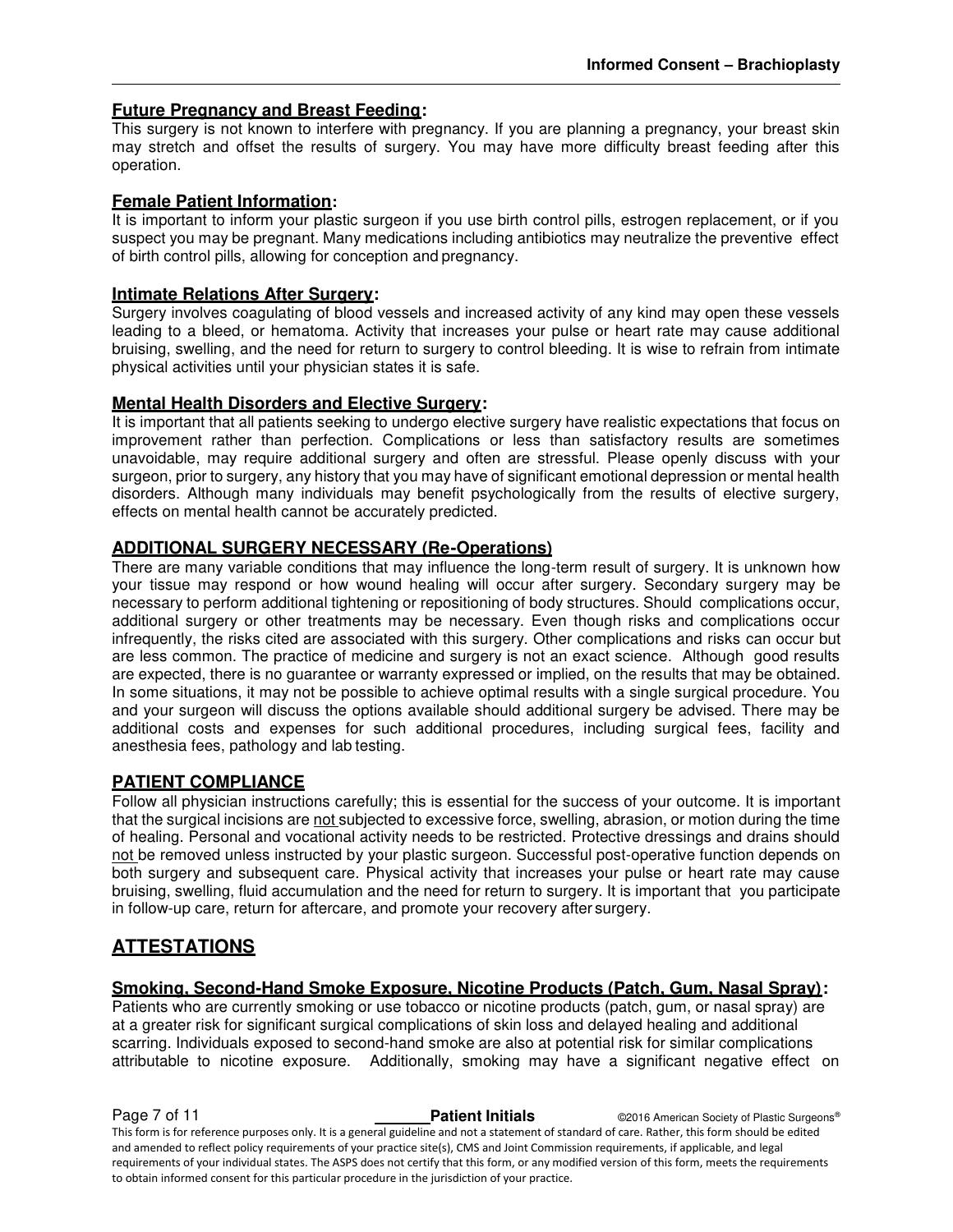anesthesia and recovery from anesthesia, with coughing and possibly increased bleeding. Individuals who are not exposed to tobacco smoke or nicotine-containing products have a significantly lower risk of these types of complications. Please indicate your current status regarding these items below**:** 

I am a non-smoker and do not use nicotine products. I understand the potential risk of secondhand smoke exposure causing surgical complications.

\_\_\_\_ I am a smoker or use tobacco / nicotine products. I understand the risk of surgical complications due to smoking or use of nicotine products.

I have smoked and stopped approximately ago. I understand I may still have the effects and therefore risks from smoking in my system, if not enough time has lapsed.

I have been advised to stop smoking immediately and have been informed of the risks, benefits, expectations and alternatives to my surgery if I continue smoking.

It is important to refrain from smoking at least 6 weeks before surgery and until your physician states it is safe to return, if desired. I acknowledge that I will inform my physician if I continue to smoke within this time frame, and understand that for my safety, the surgery, if possible, may be delayed.

Smoking may have such a negative effect on your surgery that a urine or blood test just before surgery may be done which will prove the presence of Nicotine. If positive, your surgery may be cancelled and your surgery, scheduling fee, and other prepaid amounts may be forfeited. Honestly disclose smoking to your surgeon.

## **Sleep Apnea / CPAP:**

Individuals who have breathing disorders such as "Obstructive Sleep Apnea" and who may rely upon CPAP devices (continuous positive airway pressure) or utilize nighttime oxygen are advised that they are at a substantive risk for respiratory arrest and death when they take narcotic pain medications following surgery. This is an important consideration when evaluating the safety of surgical procedures in terms of very serious complications, including death, that relate to pre-existing medical conditions. Surgery may be considered only with monitoring afterwards in a hospital setting in order to reduce risk of potential respiratory complications and to safely manage pain following surgery.

Please consider the following symptoms of sleep apnea:



It is important for you to inform and discuss any of the above symptoms that you have experienced with your surgeon.

**Page 8 of 11 Patient Initials CONFIDENT CONFIDENT CONFIDENT CONFIDENT** CONFIDENT CONFIDENT CONFIDENT CONFIDENT CONFIDENT CONFIDENT CONFIDENT CONFIDENT CONFIDENT CONFIDENT CONFIDENT CONFIDENTI CONFIDENTI CONFIDENTI CON This form is for reference purposes only. It is a general guideline and not a statement of standard of care. Rather, this form should be edited and amended to reflect policy requirements of your practice site(s), CMS and Joint Commission requirements, if applicable, and legal requirements of your individual states. The ASPS does not certify that this form, or any modified version of this form, meets the requirements to obtain informed consent for this particular procedure in the jurisdiction of your practice.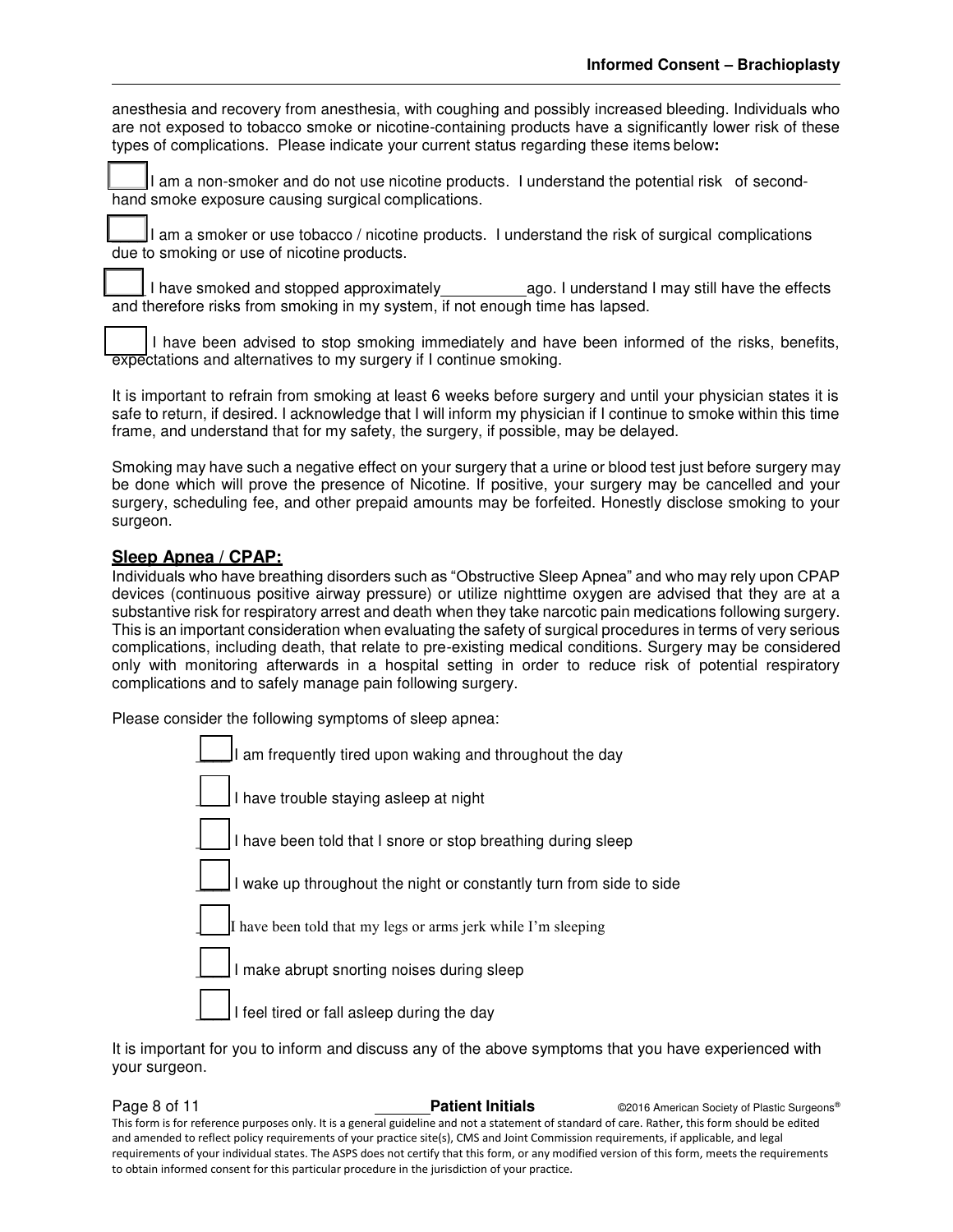#### **DVT/PE Risks and Advisory:**  There is a risk of blood clots, Deep Vein Thrombosis (DVT) and Pulmonary Embolus (PE) with every surgical procedure. It varies with the risk factors below. The higher the risk factors, the greater the risk and the more involved you must be in both understanding these risks and, when permitted by your physician, walking and moving your legs. There may also be leg stockings, squeezing active leg devices, and

possibly medicines to help lower your risk.

There are many conditions that may increase or affect risks of clotting. Inform your doctor about any past or present history of any of the following:

| Past History of Blood Clots                                                                                                                                                                                                                                                                                                                                                                                                                                                                                            |
|------------------------------------------------------------------------------------------------------------------------------------------------------------------------------------------------------------------------------------------------------------------------------------------------------------------------------------------------------------------------------------------------------------------------------------------------------------------------------------------------------------------------|
| Family History of Blood Clots                                                                                                                                                                                                                                                                                                                                                                                                                                                                                          |
| <b>Birth Control Pills</b>                                                                                                                                                                                                                                                                                                                                                                                                                                                                                             |
| <b>Hormone Stimulating Drugs</b>                                                                                                                                                                                                                                                                                                                                                                                                                                                                                       |
| Swollen Legs                                                                                                                                                                                                                                                                                                                                                                                                                                                                                                           |
| History of Cancer                                                                                                                                                                                                                                                                                                                                                                                                                                                                                                      |
| Large Dose Vitamins                                                                                                                                                                                                                                                                                                                                                                                                                                                                                                    |
| Varicose Veins                                                                                                                                                                                                                                                                                                                                                                                                                                                                                                         |
| Past Illnesses of the Heart, Liver, Lung, or Gastrointestinal Tract.                                                                                                                                                                                                                                                                                                                                                                                                                                                   |
| History of Multiple Spontaneous Abortions or Miscarriages                                                                                                                                                                                                                                                                                                                                                                                                                                                              |
| I understand the risks relating to DVT/PE and how important it is to comply with therapy as<br>discussed with my surgeon. The methods of preventative therapy include:<br>Early ambulation when allowed<br>Compression devices (SCD/ICD)<br>Anticoagulation Protocols when Allowed<br>For high risk patients, the risks of VTE are still high, even in the setting of appropriate chemoprophylaxis.<br>If your surgery is elective and you're a high risk patient, it's best to consider with not proceeding with such |
| elective surgery.                                                                                                                                                                                                                                                                                                                                                                                                                                                                                                      |
| <b>COMMUNICATION ACKNOWLEDGEMENT - CONSENT</b>                                                                                                                                                                                                                                                                                                                                                                                                                                                                         |

There are many ways to communicate with you. It is important to keep appointments and let us know if problems or issues arise. Methods of communicating are by telephone, text, pager, answering service if available, email, and regular mail. If an emergency arises, keep us alerted to your progress so we may aid in any necessary treatments. Please do not leave a message after hours or on weekends on the office

Surgeons® This form is for reference purposes only. It is a general guideline and not a statement of standard of care. Rather, this form should be edited and amended to reflect policy requirements of your practice site(s), CMS and Joint Commission requirements, if applicable, and legal requirements of your individual states. The ASPS does not certify that this form, or any modified version of this form, meets the requirements to obtain informed consent for this particular procedure in the jurisdiction of your practice.

**Page 9 of 11 Patient Initials CO**2016 American Society of Plastic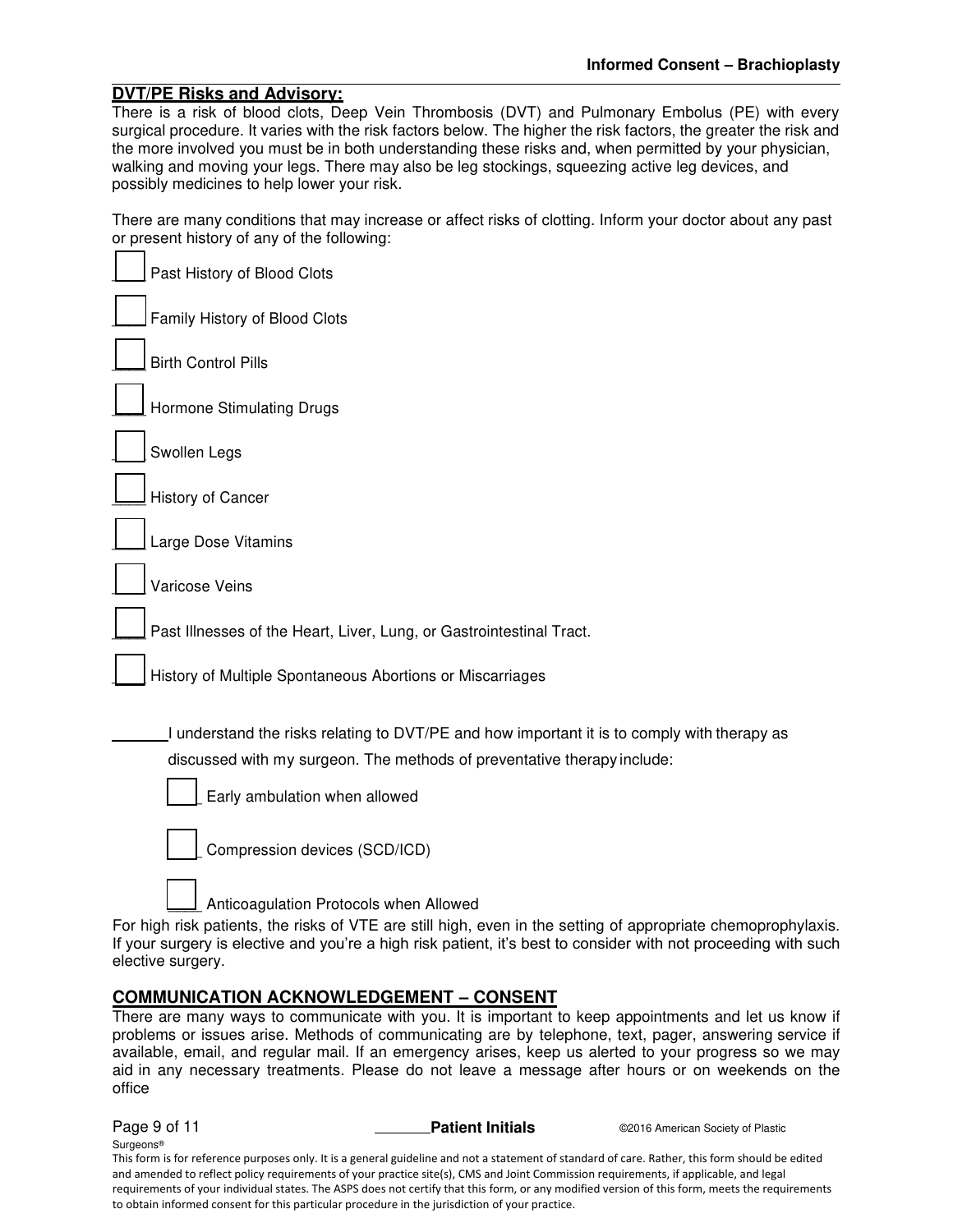answering machine if any urgent or emergent situation exists, as there is a delay in retrieving such messages. All attempts will be made to preserve your privacy in accordance with HIPAA rules.

Please select preferred way of communicating with you:

| Telephone                              |
|----------------------------------------|
| Home                                   |
| Work                                   |
| Cell                                   |
| Text                                   |
| Pager - Answering Service if available |
| Email - with up to date email address  |
| Regular Mail and Delivery              |

# **DISCLAIMER**

Informed-consent documents are used to communicate information about the proposed surgical treatment of a disease or condition along with disclosure of risks and alternative forms of treatment(s), including no surgery. The informed-consent process attempts to define principles of risk disclosure that should generally meet the needs of most patients in most circumstances.

However, informed-consent documents should not be considered all-inclusive in defining other methods of care and risks encountered. Your plastic surgeon may provide you with additional or different information which is based on all the facts in your particular case and the current state of medical knowledge.

Informed-consent documents are not intended to define or serve as the standard of medical care. Standards of medical care are determined on the basis of all of the facts involved in an individual case and are subject to change as scientific knowledge and technology advance and as practice patterns evolve.

# **It is important that you read the above information carefully and have all of your questions answered before signing the consent on the next page.**